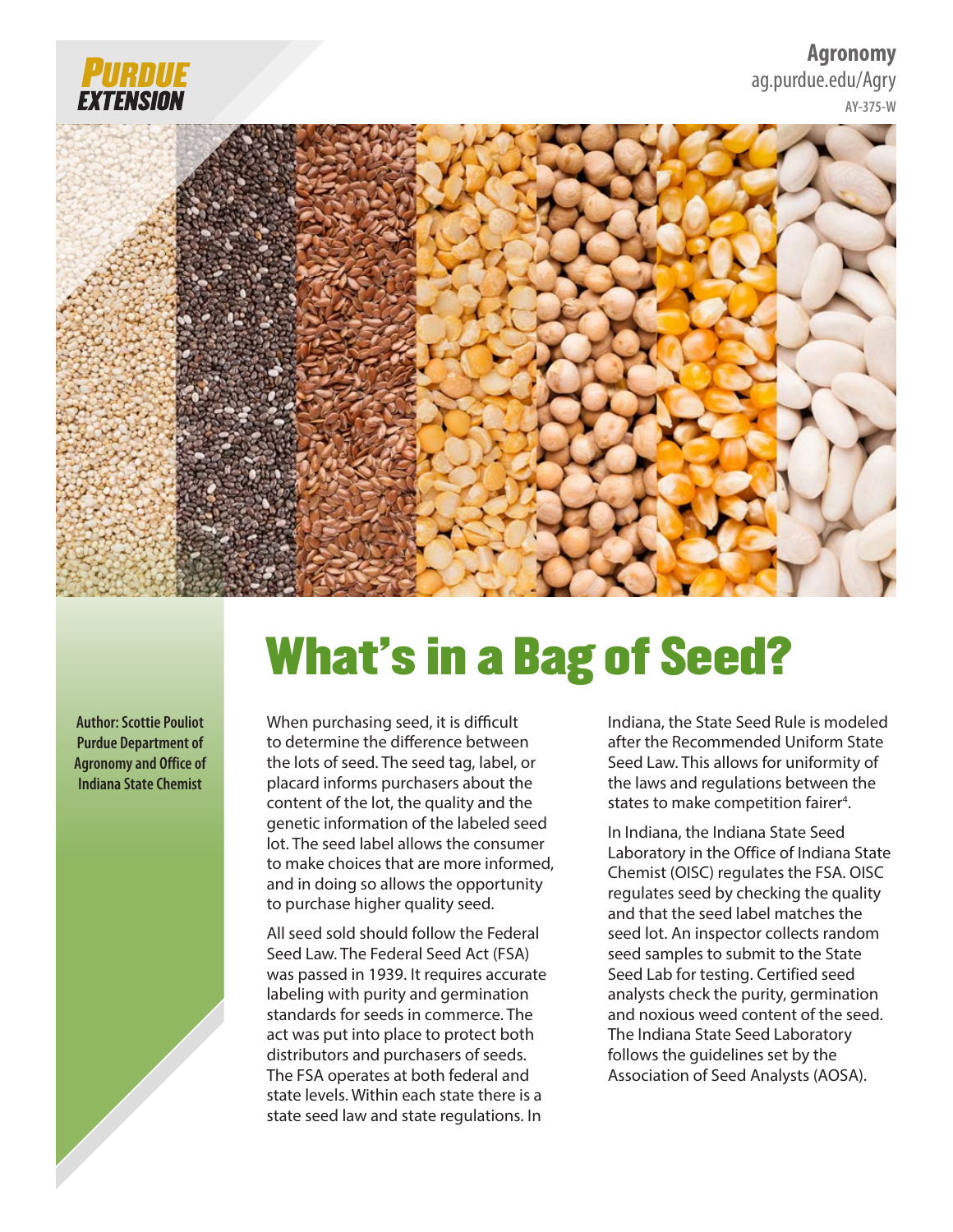Here is a brief overview of what components a basic seed tag should have for different classes of seed. The green check indicates a requirement; the red X means that component is not necessary.

| <b>Component of</b><br><b>label</b>                    | Turf, agricultural,<br>and vegetable seed<br>over 1 pound                 | <b>Vegetable seed</b><br>under 1 pound |
|--------------------------------------------------------|---------------------------------------------------------------------------|----------------------------------------|
| Kind: Seed species<br>and variety                      |                                                                           |                                        |
| Pure seed                                              |                                                                           | Х                                      |
| Noxious weeds                                          |                                                                           | Х                                      |
| Labeler information,<br>including address              |                                                                           |                                        |
| <b>Germination dates</b>                               |                                                                           |                                        |
| Germination<br>percentages                             |                                                                           | Х                                      |
| How long is a<br>germination test<br>good for?         | Turf - 15 months.<br>Agricultural and vegetable,<br>over 1 pound - 1 year | 1 year                                 |
| <b>Origin</b>                                          |                                                                           |                                        |
| Lot number                                             |                                                                           |                                        |
| Requires a seed<br>permit to sell in<br>company's name |                                                                           |                                        |

The following is an in-depth description of seed label components, with reference to the seed label examples. This list follows the Indiana State Seed Law.

# **1: Product Name**

The name often includes the kind and brand, and sometimes the variety. There are often descriptive terms used to help the consumer make decisions on which type of seed to get. For example, in a lawn mix the name might include "sun" or "shade." If the seed is a mixture it must be stated, and most companies put it here.

# **2: Lot Number**

All seed sold must have a lot number. This number can be determined by the company. Some companies choose unique numbers for each lot; some use the same number for multiple lots.

#### **3: Coating Material**

When the seed is coated or pelleted it must be claimed. The percentage can be listed separately or in the inert, usually with a disclaimer saying the percentage of coating. The type of coating has to be listed on the package of seed.

#### **4: Variety/ Kind**

The kind of seed must be stated on the seed tag. According to the USDA, the kind should be listed separately from the descriptive terms. Example: Soft Red Winter Wheat is a description of the kind, with Wheat being the kind. The variety has to be stated, or "variety not stated" can be used. The abbreviation "VNS" is not allowed in every state. For corn and soybeans, the hybrid or brand can be used in place of the variety<sup>10</sup>.

# **5: Pure Seed**

All agricultural and turf seed must have pure seed components. Pure seed components include the pure seed, other crop seeds, weed seeds and coating material. All of the seed components must add up to 100%. These pure seed components are calculated by percentage of weight. According to AOSA, pure seed is "any seed with at least half of the embryo still attached." For refuge corn (95/5) it is recommended to add a separate box on the tag that includes the pure seed components in addition to the blend components.

The pure seed information is vital to the seed label because it informs the consumer about what is in the lot of seed, and allows the consumer to choose between different varieties and seed kinds. Figures 1 and 2 show the separation of the lot into its individual components. When the Indiana State Seed Laboratory checks the seed, it separates a representation of the lot of seed into individual components and compares the pure seed component percentages to what has been claimed on the label. The lot in figure 3 shows why accurate labeling information is important. That lot of seed claimed to be only carrots but was a 50/50 carrot and lettuce blend.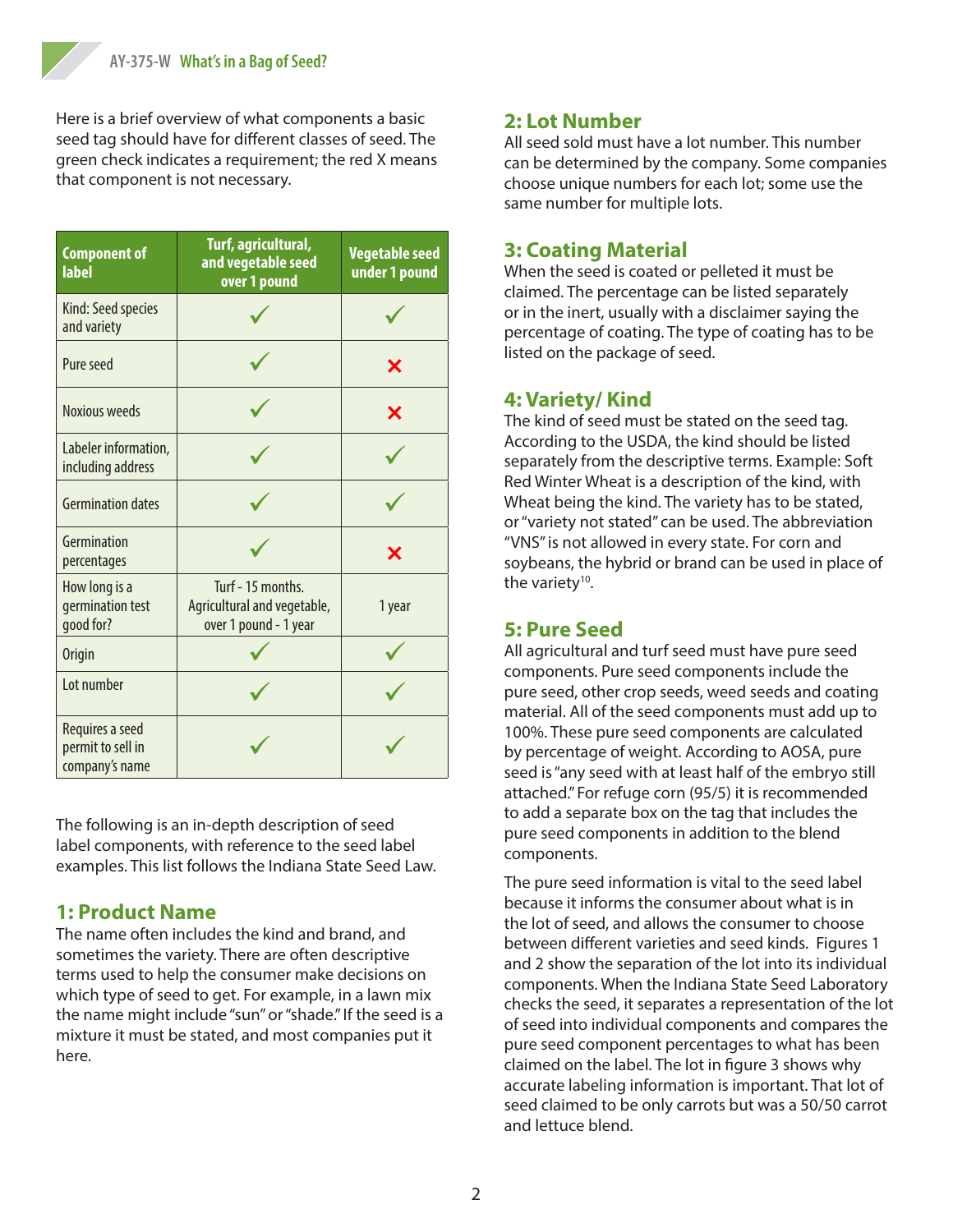

**Figure 1.** Sorting composition of a turf mix seed sample to determine purity; all components must be separated to verify the claims.



**Figure 2.** A completed forage purity sample with 16 different components.

# **6: Other Crop Seed**

There is a tolerance for other seeds and debris being in a seed lot. A 100% pure seed sample is unlikely, so there needs to be a claim for other crop seeds. Other agricultural or turf seeds can be claimed by weight percentage found. A seed component that makes up greater than 5% of the sample must be claimed as a component on the label, and the term "mixture" must be added<sup>10</sup>.

#### **7: Inert Matter**

Inert is anything in the lot that is not a seed, or seeds that will not grow, such as ergotized seed. Every seed lot will contain inert matter and should be added by percentage of weight<sup>10</sup>.

### **8: Weed Seeds**

Weed seeds, just like "other crop seeds," must be claimed. There is a tolerance to the number of weeds in a sample. No sample should be sold with more than 2.5% weed seed<sup>10</sup>. This percentage is also calculated by weight.

# **9: Noxious Weed Seeds**

Noxious weeds are a state-by-state list of economically hazardous weeds. There are two categories: restricted and prohibited. Any restricted weeds must be claimed on the label, along with how many seeds can be found per pound of seed. No prohibited seeds can be claimed because they should not be sold in the states where they are prohibited. If no noxious weeds are found, then the statement "none found" can be used.



**Figure 3.** This was labeled as a packet of carrot seed but turned out to be a 50/50 blend of carrot and lettuce



**Figure 4.** Prohibited noxious weed seed of wild garlic found in a rye sample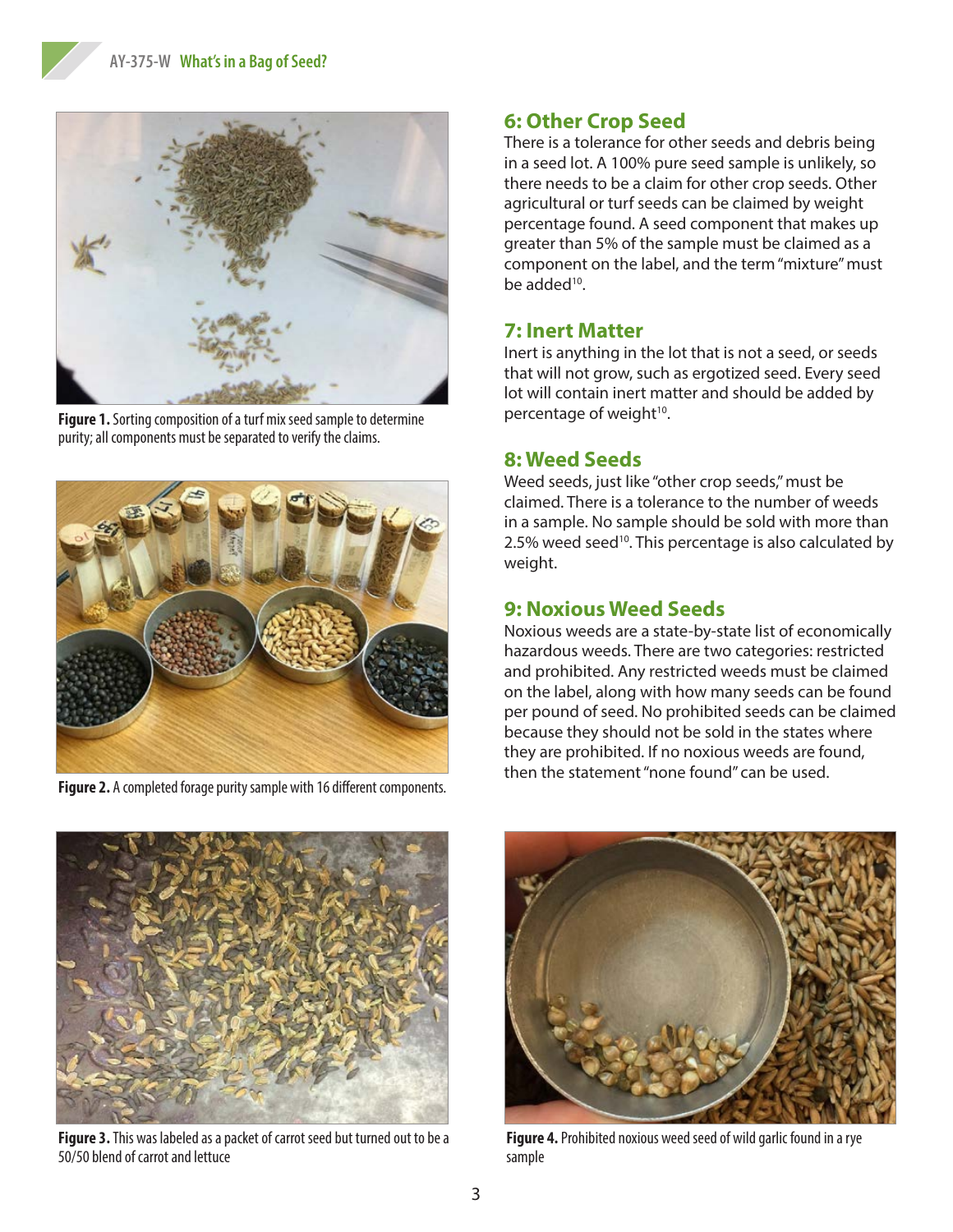#### **10: Labeler**

The labeler is the company that provides the seed. The labeler and labeler's address must be listed on every seed tag.

## **11: Disclaimer**

If the seed is treated, the statement "Do not use for food, feed or oil purposes" must be used<sup>10</sup>.

# **12: Seed Treatments/ Microorganisms**

If the seed is treated it must be dyed a color that makes it distinguishable from other seed. The tag must include the name of the treatment used on the seed, and an additional tag can be used stating the active ingredients and the hazards associated with the chemicals. If the seed has a microorganism, those too must be claimed with the title of the inoculant.

#### **13: Germination Dates**

A test date for the germination test must be included on the label – and, if applicable, the inoculant test date. This is sometimes written as "sell by"<sup>9</sup>. Agricultural and vegetable seeds are good for a year, and turf seed test dates can last up to 15 months.

### **14: Origin**

The origin of where the seed was grown must be put on the label for each seed component. Vegetable packets under a pound do not have to list the origin. If the origin is unknown, then it must be stated as such<sup>9</sup>.







**Figure 6.** An example of the necessary components of a lawn seed label.